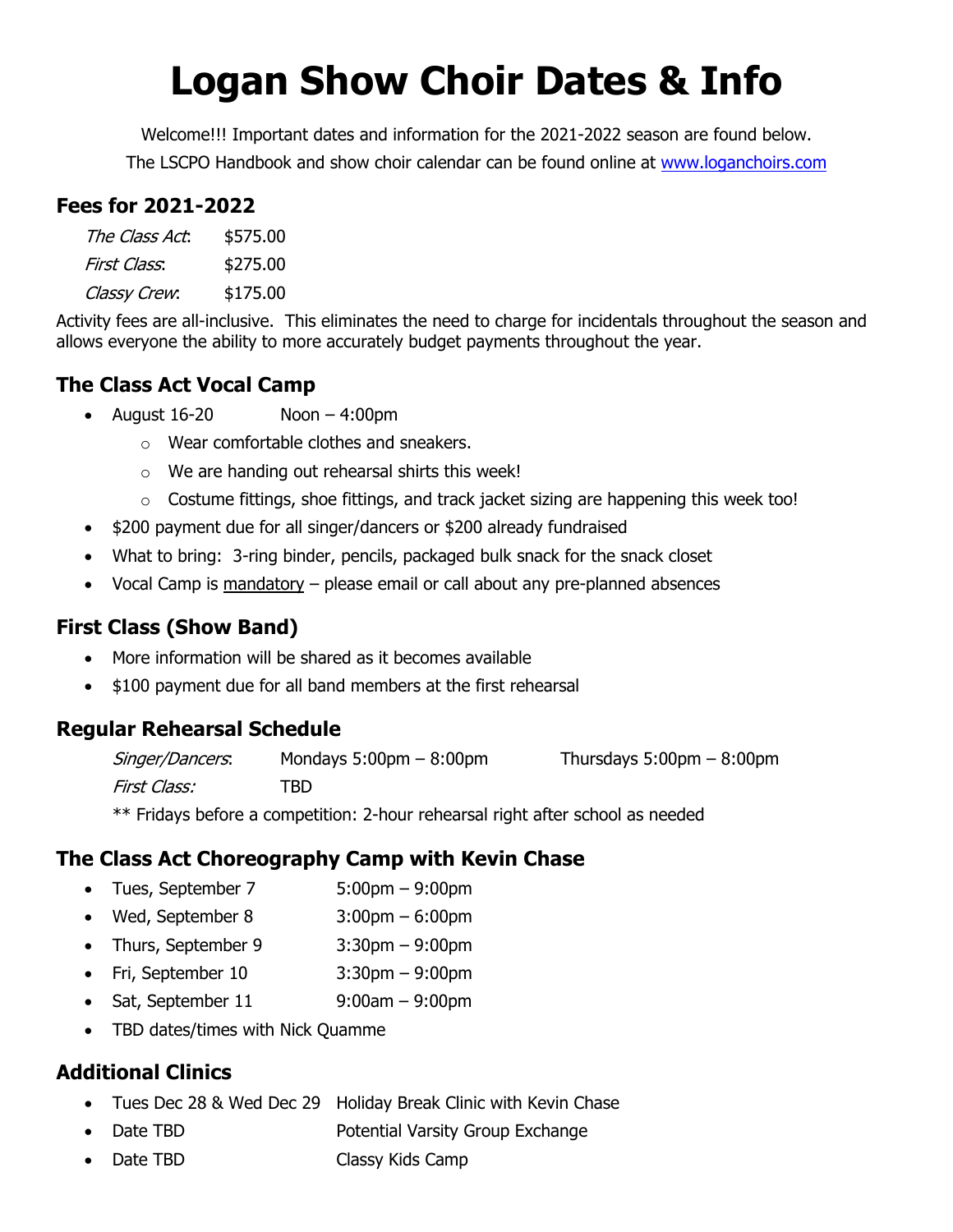#### **Performance Schedule**

- Wednesday, October 6 Faux Heritage Night at Central High School
- Saturday, October 9 Downtown Historic Days TBD
- Saturday, December 18 Hot Chocolate Soiree 2021
- Sunday, March 13 Spring Spectacular 2022

### **Competition Schedule**

- Thurs Sat, February 10-12 Logan Showcase 2022
- Full competition schedule will be communicated once it's solidified

### **COMMUNICATION IS KEY!!**

- If you aren't receiving emails from any of the addresses listed below, please let someone know and we will be sure to add you to the email list.
- The Class Act: Kayla Shue kayla\_shue@loganshowchoir.org Doreen Athnos – dathnos@lacrossesd.org
- LSCPO Secretary: Deb Conway daconway@gundersenhealth.org
- LSCPO Treasurer: treasurer@loganshowchoir.org Sarah Kennedy – kennsarah2@gmail.com

#### **Social Media and Remind101**

- Facebook
	- $\circ$  La Crosse Logan Choirs & Show Choirs @LaCrosseLoganChoirs fan page **•** Invite everyone you know to 'like' us on Facebook!!
	- $\circ$  LSCPO (Logan Show Choir Parent Organization) for parents/guardians
	- $\circ$  La Crosse Logan "The Class Act" for student members only
- **Twitter** 
	- o @loganclassact
- **Instagram** 
	- o @loganclassact
- REMIND101 classroom group text messaging
	- $\circ$  The Class Act members and families text @LOGANSHOW to 81010

#### **Payment Info**

- Checks made out to LSCPO
	- $\circ$  Please include your student's first and last name on the memo line for fee payments
	- o Mail to: Logan Choirs 1500 Ranger Dr. La Crosse, WI 54603
- Venmo: @LSCPO
	- $\circ$  Please include your student's first and last name in the note for fee payment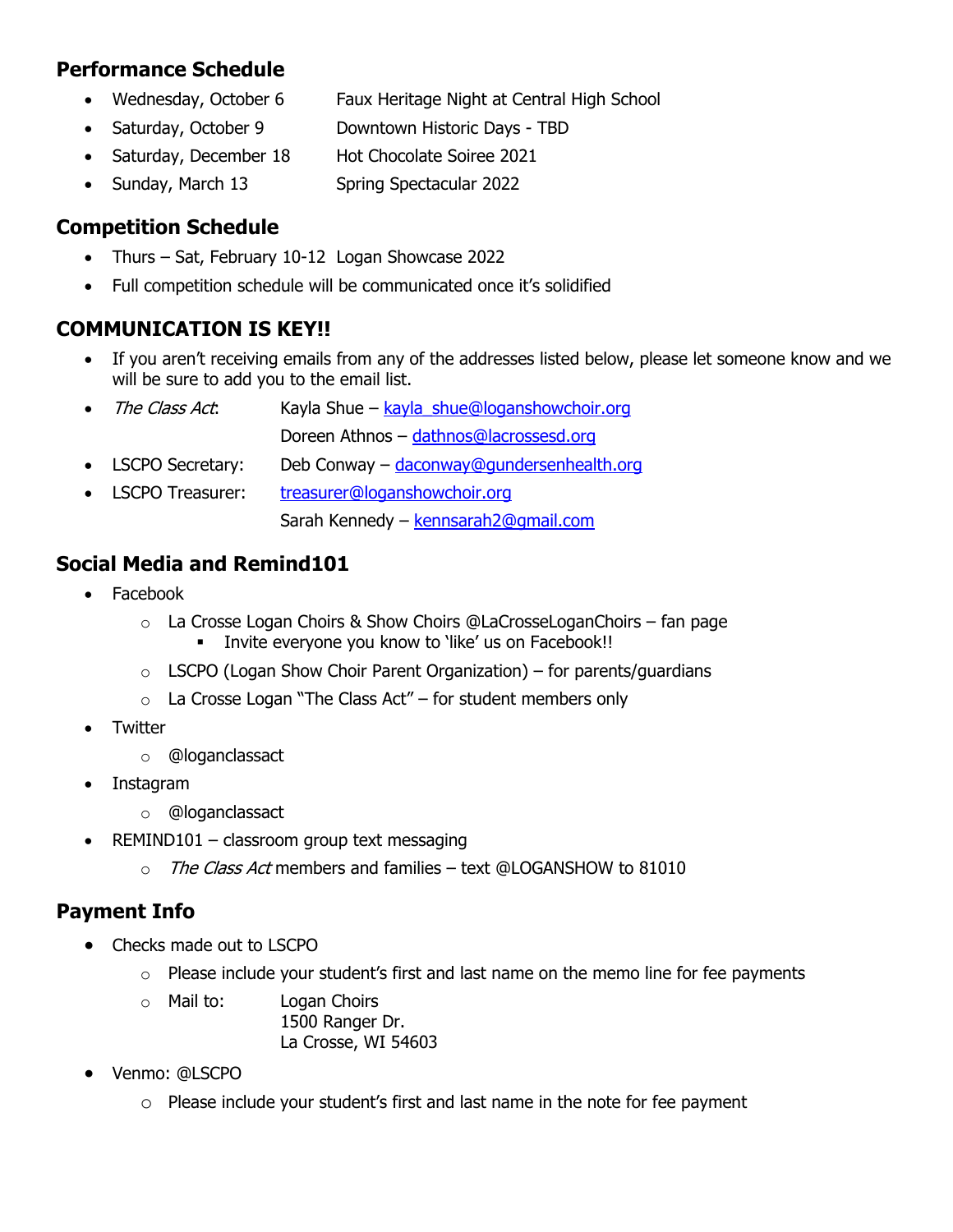# **Payment Schedule Options**

Please communicate with treasurer@loganshowchoir.org to explore any of these options further or to solidify a payment plan.

#### **Monthly**

10-month season (June-March) The Class Act: \$57.50 per month First Class: \$27.50 per month Classy Crew: \$17.50 per month

### **Pay-In-Full**

#### **5-Payment Plan**

Pay in June, Aug, Oct, Dec, Feb The Class Act: \$115 per payment First Class \$55 per payment Classy Crew: \$35 per payment

If fee is paid in full by September  $1<sup>st</sup>$ , a 10% discount will be taken off of the remaining balance owed. The Class Act: \$517.50 Example: The Class Act \$575 First Class: \$247.50 Fundraise \$50 at Riverfest and \$85 at Ashley for the Arts Classy Crew: \$157.50 Balance Due: \$440 Pay in Full by September  $1<sup>st</sup>$  and only pay \$396 – save \$44!

# **All-Inclusive Fees**

What's included?

#### **The Class Act \$575**

Spirit Shirt Rehearsal Shirts Showcase Shirt Track Jacket 1 Personalized Water Bottle Shoes & Accessories **Earrings** Show Specific Make-Up Lollies/Bloomers Portion of Costume Costs Portion of Registration Fees Portion of Bus Fees Portion of Music Rights/Arranging Portion of Choreography Costs **Overnight** Portion of Chocolate Soiree sweets & treats

#### **First Class \$275**

Spirit Shirt Show Band Shirt Showcase Shirt Track Jacket 1 Personalized Water Bottle Shoes & Accessories Portion of Costume Costs Portion of Registration Fees Portion of Bus Fees Portion of Music Rights/Arranging **Overnight** Portion of Chocolate Soiree sweets & treats

#### **Classy Crew \$175**

Spirit Shirt Crew Shirt Showcase Shirt Track Jacket 1 Personalized Water Bottle Portion of Registration Fees Portion of Bus Fees **Overnight** Portion of Chocolate Soiree sweets & treats

If a new track jacket is needed for natural reasons (ex. outgrown, normal wear and tear, etc.) a new one will be ordered and paid for through the fee. If a new track jacket is needed due to irresponsible activity or loss, the replacement jacket will need to be paid for out of pocket.